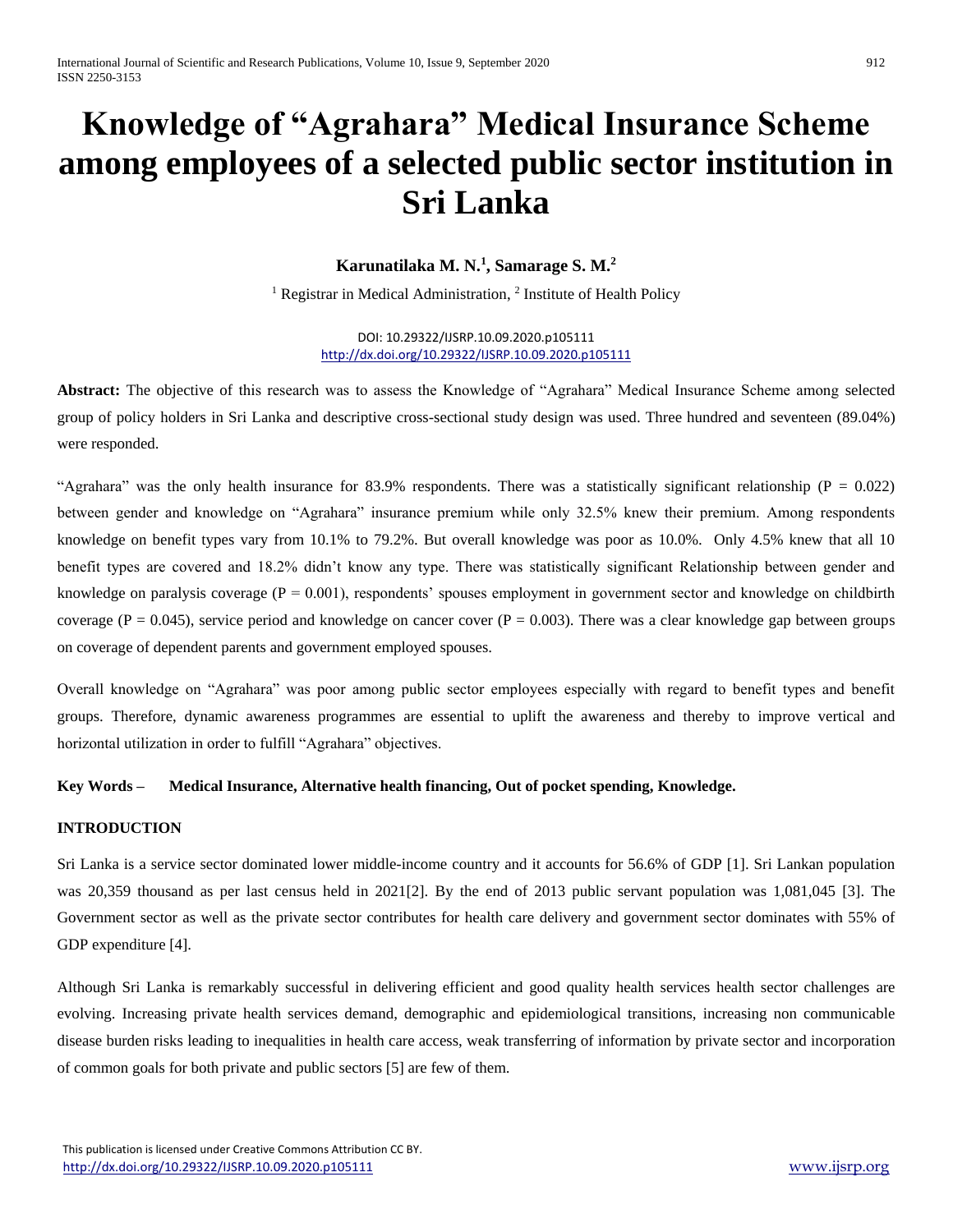Government health financing is mainly done through tax revenue collection and 83.6% of tax is collected through indirect taxation [6]. Therefore, general public has to pay more and more by way of indirect taxes to receive free health care at point of delivery. Share of health financing for government sector was Rs. 165billion [4], Rs 138.4 billion, Rs.177.8 billion [1] and Rs. 165 billion [7] in year 2013, 2014, 2015 and 2017 respectively.

Gradual decline of allocation of funds expresses the financing difficulties faced by the government and outstanding health financing feature is heavily dependent on private sector despite the free health care at the point of delivery by public sector [8]. Out of total country health financing, nearly 40% is out of pocket spending and personal health insurance also comes under it [4]. Out of the total private sector health expenditure 95.8% is out of pocket spending (OOPS) and it results in household catastrophic health expenditure with lacking financial protection [8]. A recent study has revealed that community based health insurances strongly support reducing out of pocket spending by the way of providing financial protection. Enterprise financing schemes like "Agrahara" and voluntary contributory health insurance schemes are the two main health care financing systems in Sri Lanka and which accounts for very small proportion [4].

"Agrahara" medical insurance scheme was initiated in 1997 by the government with prime objective of uplifting the living standards of public servants and it covers all the public servants and close family members except for the members of the three forces [9].

When consider the average size of the household of 3.8 [10], total coverage is approximately 3 million citizens including all the pensionable employees. It accounts for nearly one fifth of Sri Lankan population which is a quite significant amount.

Government sector inpatient admissions in 2013 were approximately 5.9 million [4] and it is 28.8% of the total population. In 2013 number of claims for "Agrahara" was 103,721 out of which government and private hospital inpatient claims were 48,912 and claims for spectacles was 52,831 [9]. Hence out of the "Agrahara" entitled population only 1.63% has utilized the benefits under inpatient category. If the numbers of inpatient claims are compared with the total government sector inpatients in 2013 it accounts to only 0.83% [4]. Despite the fact that15% of the Sri Lankan population is entitled to "Agrahara" only 0.83% of the inpatient admissions have utilized the "Agrahara" benefits.

As per the National Insurance Trust Fund (NITF) 2013 "private hospital claims for other illnesses" were 12,262 (31%) whereas government hospital claims for other illnesses were 27,162 (69%) [9].

What all those figures indicate is that the utilization of "Agrahara" medical insurance scheme is very low and out of those who utilized same, the majority received health care through government system. This is a double burden to government.

The monetary value of the private hospitals claims for other illnesses amounted to Rs.519,433,054 whereas this figure for the government hospitals was only Rs.135,187,766 [9]. Hence it is evident that 79% of the claim value has been distributed among only 31% of the total claims made in respect of private hospital treatments.

As per the National Insurance Trust Fund financial statements total contribution collected for "Agrahara" Scheme in the year 2013 was Rs.1,406,706,842 [9] and treasury contribution was 29.15%. The total insurance benefit claims for that year was Rs.1,130,123,071 [9] and it is 77% against net weighted premium without considering return from investments on treasury bonds, treasury bills and Debentures. Therefore, the return is not at the optimum level even though treasury contributes nearly 30% to the NITF. Above calculations further emphasize the double burden on government and raise the question of high claims for low admissions in private sector and weather there is any impact on seeking health care through private sector.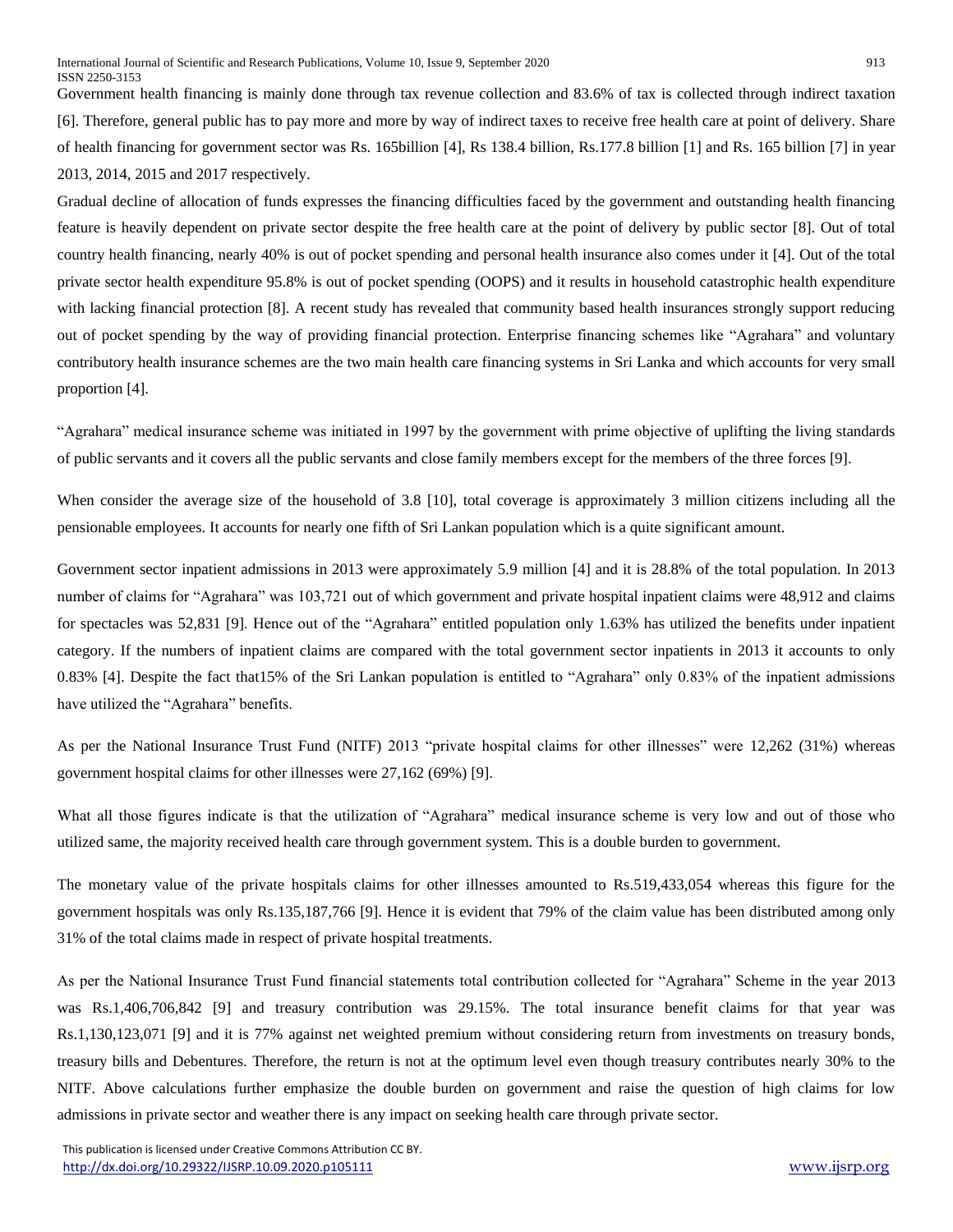Therefore, study of knowledge on "Agrahara" is important in view of effective health financing together with reducing catastrophic health expenditure of public through enterprise insurance schemes.

The objectives of the present study were to assess the knowledge on "Agrahara" medical insurance scheme by employees at the Head Office of Department of Motor Traffic, Sri Lanka, with respect to 1) socio demographic characteristics, and 2) benefit categories.

## **RESEARCH ELABORATIONS**

#### **Methods**

Descriptive cross-sectional study design was used, involving employees at the Head Office of Department of Motor Traffic, Sri Lanka. The survey was conducted in English Sinhala and Tamil languages, depending on the preference of the participants. The study protocol was approved by the Ethics Review Committee, Postgraduate Institute of Medicine, University of Colombo.

#### **Study Populations**

The study population consisted of total employees attached to the Head Office of Department of Motor Traffic Sri Lanka who are eligible for "Agrahara" medical insurance scheme. Employees who have not given consent and not completed at least two years of public service excluded for the study. Of the eligible sample of 356, yielding an 89.04% response rate.

#### **Survey**

The primary survey tool incorporated was validated and pre-tested self-administered questionnaire. Content validation was done to collect data to adequately cover all study objectives by two economic specialists in Central Bank of Sri Lanka. Questionnaire was pretested in two levels to improve the compliance.

Questionnaire was given to employees of 26 units of department through a unit coordinator with prior explanation of the purpose and ethical considerations. Consent forms and information sheets were distributed with the questionnaires and responded without consent were excluded from the study.

# **Definition of Outcome Measures**

The focus of this study was to assess the knowledge on "Agrahara" medical insurance scheme by employees at the Head Office of Department of Motor Traffic, Sri Lanka. Therefore, the relevant sociodemographic and knowledge among public sector employees were assessed at the time of survey. Knowledge outcomes and utilization influencing factor outcomes were assessed for the two years. Knowledge was surveyed among policy holders.

#### **Analysis**

At the first stage all the data were entered to the original data sheet. Dummy tables were prepared according to the requirements of the objectives. Relevant frequency distributions were generated by original dataset. Data analysis was done using Statistical Package for Social Sciences version 21 (SPSS 21) software.

## **Statistical Methods**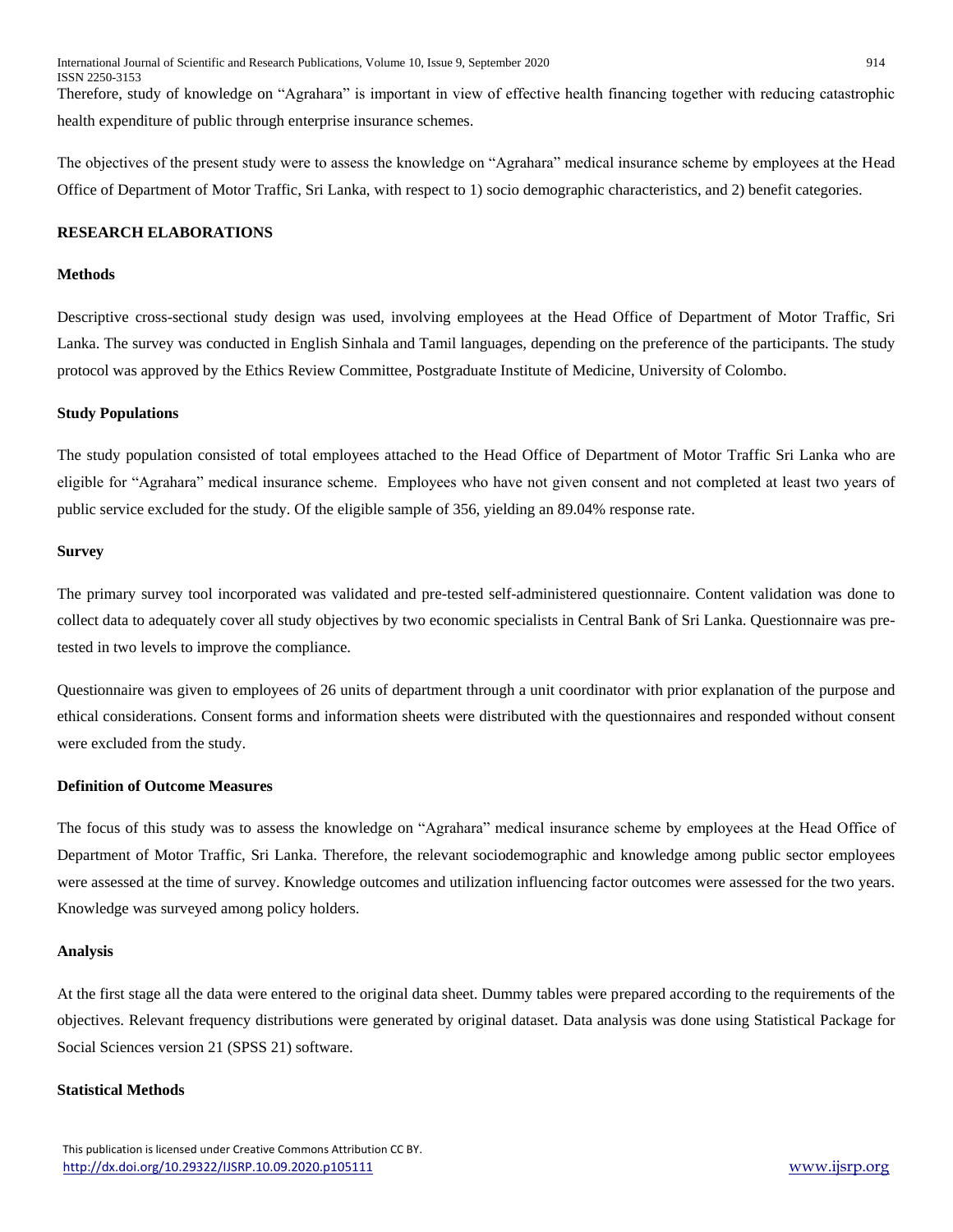Age and service period was descriptively analyzed and generated mean and standard deviation as well. Cross tabulations were mainly carried out to find statistically significant relationships with outcome measures including socio demographic factors. The Pearson's Chi-square test was used to determine the significance level. P value set at 0.05 to determine significant level.

## **RESULTS & DISCUSSIONS**

The mean age of the sample was 46.8 years while mean service duration was 21.29 years. The highest educational level of majority of the sample was G.C.E Advanced Level (43.7%) and 24.7% was educated up to degree level.

Total insurance penetration of the sample with regard to other insurances was 16.1%. Therefore majorities (83.9%) alternative health financing was "Agrahara" scheme. Even though the female male ratio of the country population is 11:9 for the own personal insurance it was 5:1. Therefore it is obvious that males were still not futuristic in health financing.

Least educated group had significantly high percentage (37.5%) of personal insurance penetration despite evidence of poor understanding of insurance concept among low educated groups [11]. Study also shows higher educated groups, higher level employees and employees with long service were not protected over health condition unless for "Agrahara" scheme.

There was a statistically significant relationship ( $P = 0.022$ ) between gender and knowledge on "Agrahara" insurance premium while only 32.5% knew their premium. Among respondents knowledge on benefit types vary from 10.1% to 79.2%. But overall knowledge was poor as 10.0%. Only 4.5% knew that all 10 benefit types are covered and 18.2% didn't know any type. There was statistically significant Relationship between gender and knowledge on paralysis coverage  $(P = 0.001)$ , respondents' spouses employment in government sector and knowledge on childbirth coverage ( $P = 0.045$ ), service period and knowledge on cancer cover ( $P = 0.003$ ). There was a clear knowledge gap between groups on coverage of dependent parents and government employed spouses.

The study researched for 12 utilization influencing factors for the "Agrahara" scheme and 4 were knowledge factors. More than 20% of never claimed respondents agreed upon three factors. Those were "I don't know about "Agrahara" benefit categories" (26.25%), "I don't know about Agrahara" (25%) and "I don't know how to claim" (22.5%) were awareness related influencing factors. Unawareness of the terms and conditions of the insurance policy [12][13], Unclear policy coverage in "Agrahara" scheme [14] and understanding of the concept of social insurance was poor in many people. Especially among the low educated group (Normand  $\&$ Weber, 2009) there were supportive evidence for the less awareness. The finding of 30% of the employees who claimed for spectacles had government hospital admission and not claimed [14] for it also may be due to poor awareness of benefit types. However, the study reveals that overall knowledge on benefit types were poor as average 10.0% of benefit types were known to a respondent and 91.3% interviewers suggested conducting an awareness program to improve utilization. Also, the NITF officers were not satisfied with the public sector awareness level and they have taken initiatives to overcome knowledge barrier. They have appointed coordinator for each divisional secretary office, initiated communication tools to reduce communication and knowledge gaps.

# **CONCLUSIONS**

The study has revealed that health insurance penetration was very low among the study group unless for the "Agrahara" Medical Insurance Scheme and overall Knowledge on benefit recipients was not satisfactory. Their knowledge was not dynamic with the policy features, new initiatives and benefit types which needing high cost medical interventions. Knowledge was good with only few benefit types including Private hospital admissions, Government hospital admissions and Spectacles cover which is not causing